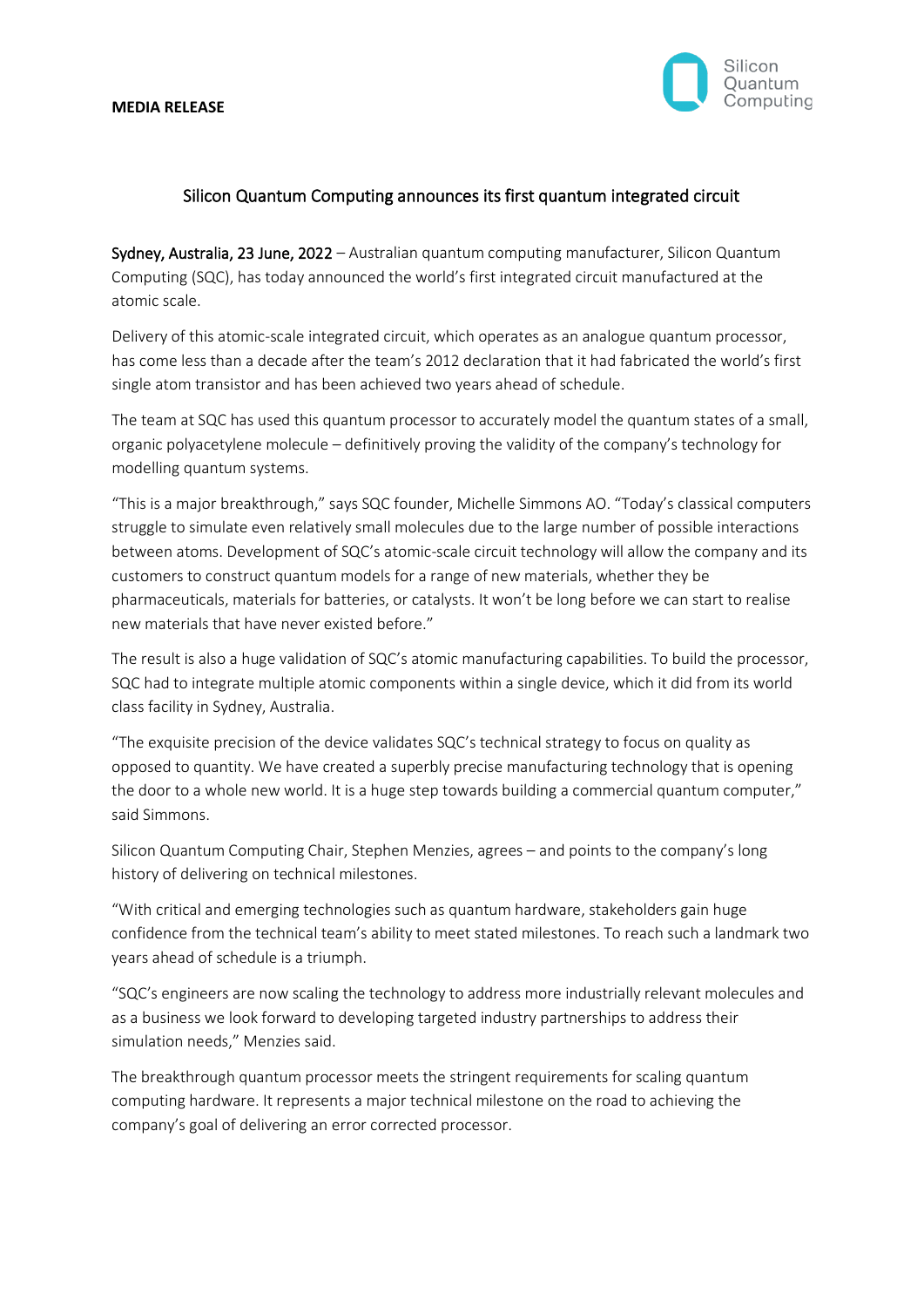

### **MEDIA RELEASE**

The Hon Ed Husic MP, Minister for Industry and Science, commented on today's watershed announcement: "SQC's breakthrough in quantum computing is big news and a terrific reflection on the quality of local know-how. It's providing a clear pathway for new and emerging technologies to support our world class industries."

### **Further information regarding SQC's Atomic Integrated Circuit:**

The milestone of the atomic-scale integrated circuit is a culmination of 20 years of research led by Simmons. It delivers on a challenge first postulated by pioneering theoretical physicist Professor Richard Feynman in his famous 1959 lecture *Plenty of Room at the Bottom.*

In this lecture Feynman asserted that if you want to understand how nature works, then you have to be able to control matter at the same length scales from which matter is constructed – i.e. you must be able to control matter down at the length scale of atoms. Sixty-three years after Feynman first put forward this foundational theory, Simmons and her team have proven out this conjecture and built an integrated circuit using atomic components in silicon.

To achieve the first quantum integrated circuit SQC required realisation of three separate technological feats of atomic engineering.

- The first was to create such small dots of atoms of uniform size so that their energy levels aligned and electrons could easily pass through them.
- The second was the ability to tune the energy levels of each dot individually, but also of all dots collectively, to control the passage of quantum information.
- The third was the teams' ability to control the distances between the dots with subnanometre precision so that the dots were close enough but remained independent for the quantum coherent transport of electrons across the chain.

SQC is now scaling its quantum hardware to take on heavy duty computational tasks that cannot be performed by traditional computers.

### **Further information regarding Silicon Quantum Computing Pty Ltd:**

Silicon Quantum Computing Pty Limited (SQC) is an Australian private company at the forefront of global efforts to build a commercial-scale quantum computer and bring quantum computing to market.

SQC was formed in May 2017 by the Commonwealth of Australia, UNSW Sydney, Telstra Corporation, the Commonwealth Bank of Australia and the State of New South Wales. It was funded with A\$83 million to acquire a portfolio of world-leading silicon quantum computing intellectual property (IP) developed over the previous twenty years at the Centre of Excellence for Quantum Computation and Communications Technology (CQC<sup>2</sup>T) and to commence a technical development program to build a silicon quantum computer.

Since May 2017, SQC has assembled a world-class team of quantum scientists, engineers and technicians, specialist equipment and globally unique laboratories at UNSW to further its program. In addition to its core processor technology, SQC is developing a 'full stack' quantum computer to ensure it can deliver a useful and manufacturable quantum device.